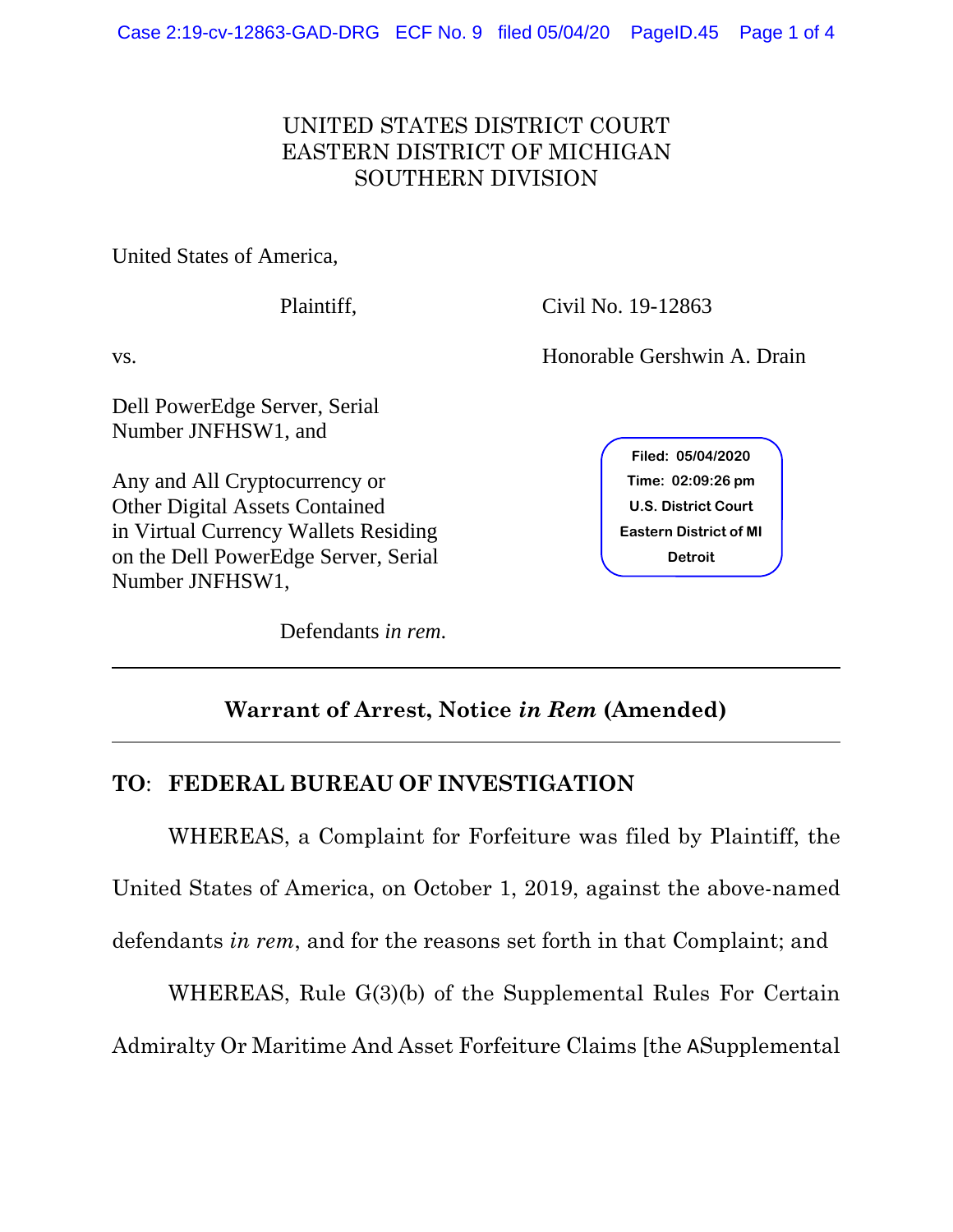Rules@] provides in pertinent part:

(i) the clerk must issue a warrant to arrest the property if it is in the government=s possession, custody, or control.

NOW THEREFORE, in accordance with Supplemental Rule G(3)(b) and the verified Complaint for Forfeiture, YOU ARE HEREBY COMMANDED to arrest and attach the above-described defendant property until further order of this Court; you are directed to give notice of this action and arrest by publication pursuant to Supplemental Rule G(4); and to give due notice to all persons who may have an interest in the property, of the manner in which Supplemental Rule G(5) requires that claims be made to the defendant property.

## \*\*\*\***TO**: **THE PERSON BEING SERVED**\*\*\*\*

 This Warrant of Arrest and Notice *in Rem* is notification that the above named defendant property, **Dell PowerEdge Server, Serial Number JNFHSW1, and Any and All Cryptocurrency or Other Digital Assets Contained in Virtual Currency Wallets Residing on the Dell PowerEdge Server, Serial Number JNFHSW1**, is being sued by the United States of America in the United States District Court for the Eastern District of Michigan pursuant to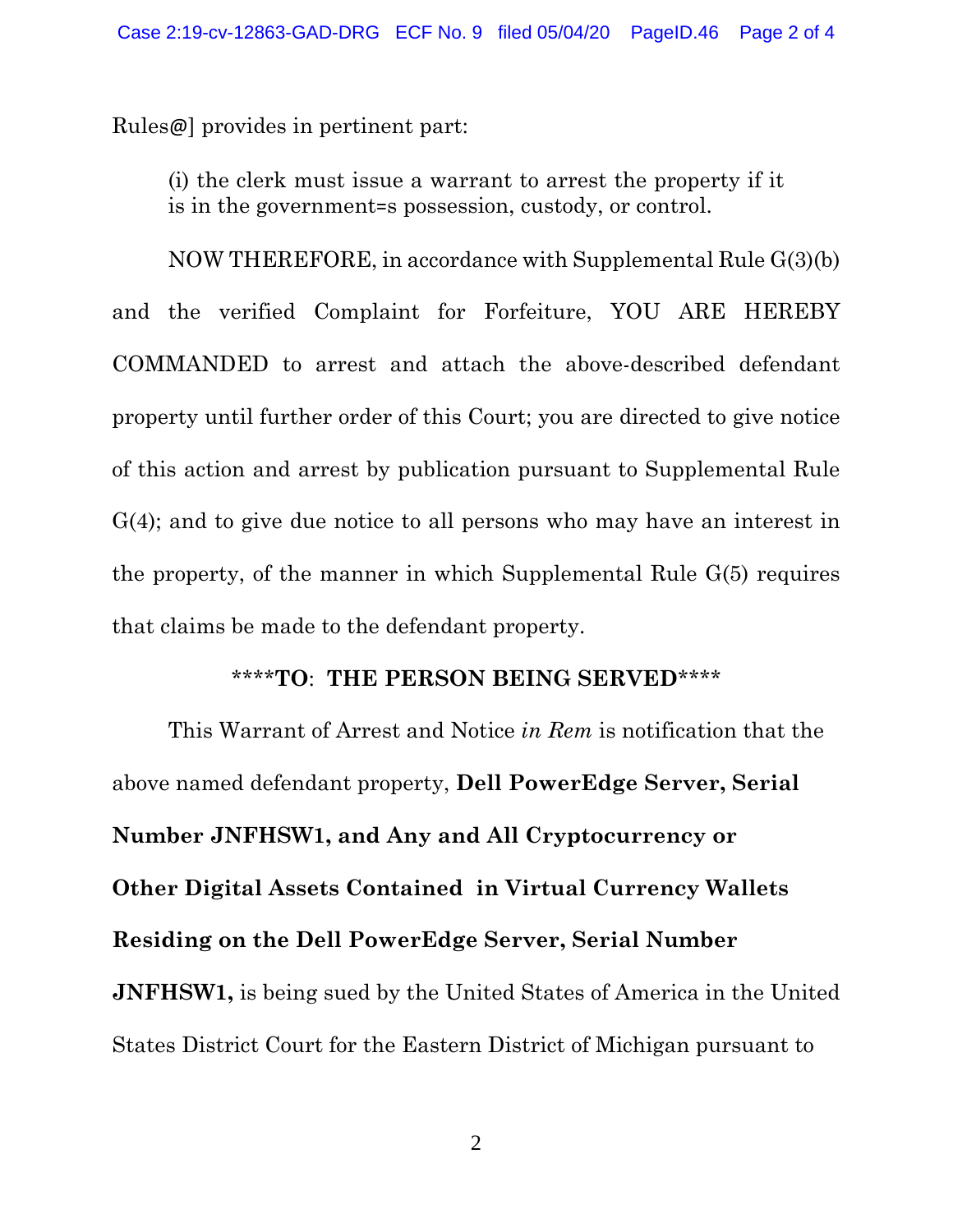18 U.S.C. § 981(a)(1)(A) as a result of a violation or violations of 18 U.S.C. § 1960.

1. Please be advised that if you want to become a claimant in this action, you must file a claim within forty five (45) days after the date this notice was emailed to you; and an answer to the Complaint for Forfeiture, or Rule 12 motion, within twenty-one (21) days after the filing of your claim. See Supplemental Rule G(5), which provides:

(a)(i) A person who asserts an interest in the defendant property may contest the forfeiture by filing a claim in the court where the action is pending. The claim must:

(A) identify the specific property claimed;

(B) identify the claimant and state the claimant=s interest in the property;

(C) be signed by the claimant under penalty of perjury; and

(D) be served on the government attorney designated herein.

2. An original and one copy of your claim, answer or Rule 12 motion must be filed with: